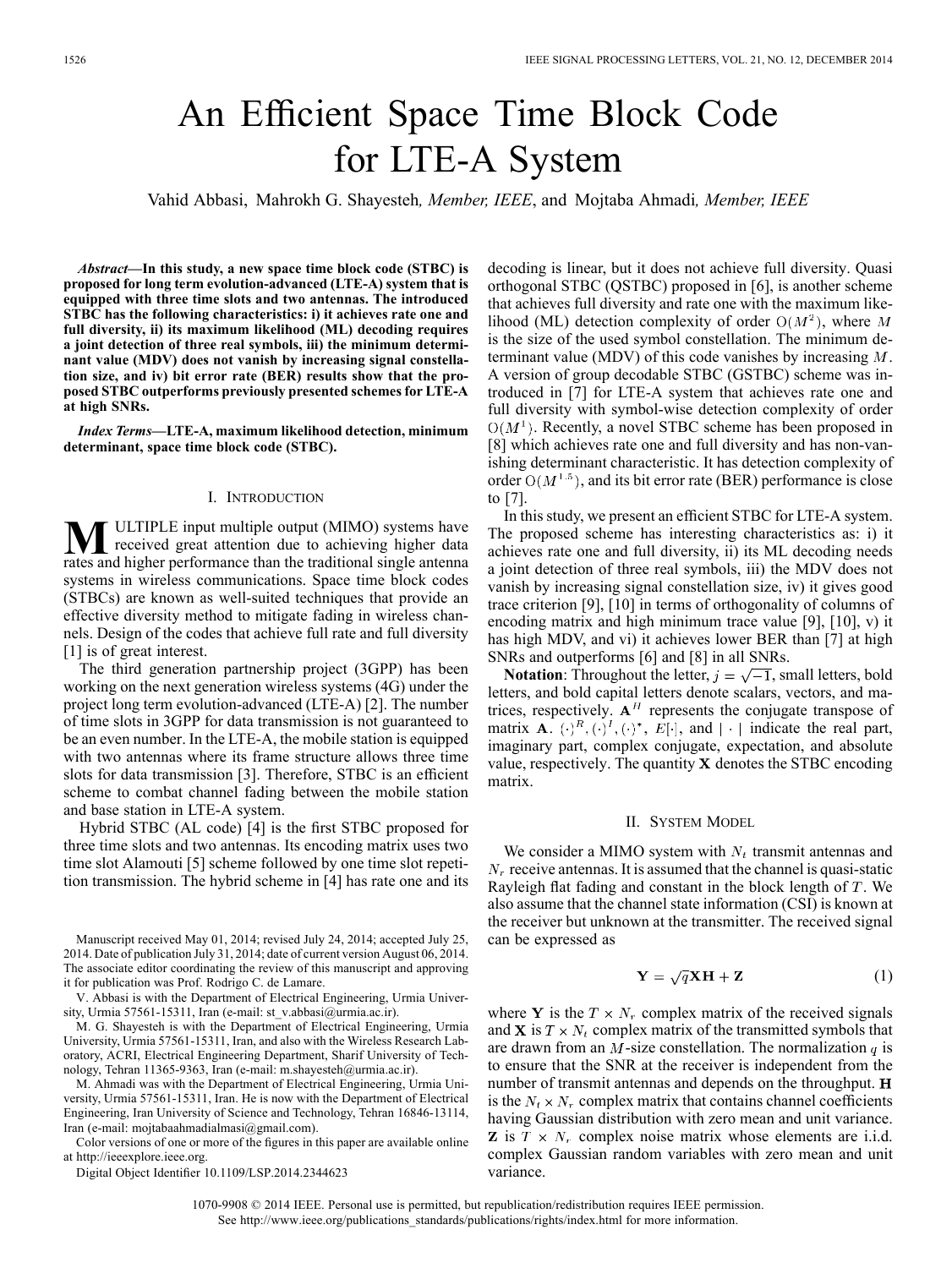## III. PROPOSED STBC

In this section, we propose a rate one and full diversity code for LTE-A system ( $T = 3$  and  $N_t = 2$ ). The motivation is to design a code in which each symbol appears in four entries of the encoding matrix (more than [8]) in a way that it yields better coding gain and trace criteria. Moreover, our goal is to find a code that uses equal number of symbols in all entries of encoding matrix as opposed to previously presented codes in [6], [7], and [8]. By this manner, the interferences within each entry of the encoding matrix will be the same. In addition, we aim to design a code with low detection complexity. We also use the symbols and their conjugates such that the columns of encoding code matrix are orthogonal. Orthogonality satisfies an important part of trace criterion [9], [10].

According to the trace criterion [9] and [10], the best suboptimal codes are those for which the matrix  $\bar{\mathbf{X}}^H \bar{\mathbf{X}}$ ,  $(\bar{\mathbf{X}} = \mathbf{X} \hat{\mathbf{X}}, \mathbf{X} \neq \hat{\mathbf{X}}$  where **X** is the transmitted block code and  $\hat{\mathbf{X}}$  is the detected one, are such that the main diagonal elements are as close as possible to each other, and the row-wise sum of the absolute values of the elements of off main diagonal is as small as possible for each row.

The places of each symbol in the encoding matrix should be selected such that better trace criterion and high minimum determinant value are obtained. To achieve high trace value, we place symbols in the encoding matrix in a manner that in addition to orthogonality of columns of encoding matrix, the cross terms in  $trace(\bar{\mathbf{X}}^H\bar{\mathbf{X}})$  cancel each other and the square terms are added. This also leads to low detection complexity.

Considering the mentioned conditions, our designed code is obtained as follows

$$
\mathbf{X}_p = \frac{1}{\sqrt{2}} \begin{bmatrix} x_1 - x_2 & x_1^* + x_2^* \\ x_2 + x_3 & x_2^* - x_3^* \\ x_3 - x_1 & x_3^* + x_1^* \end{bmatrix}
$$
 (2)

Therefore,

$$
\bar{\mathbf{X}}_p^H \bar{\mathbf{X}}_p = \begin{bmatrix} L_1 & 0 \\ 0 & L_2 \end{bmatrix}
$$
 (3)

where

$$
L_1 = 0.5 \left( |\bar{x}_1 - \bar{x}_2|^2 + |\bar{x}_2 + \bar{x}_3|^2 + |\bar{x}_3 - \bar{x}_1|^2 \right) \tag{4}
$$

$$
L_2 = 0.5 \left( \left| \bar{x}_1 + \bar{x}_2 \right|^2 + \left| \bar{x}_2 - \bar{x}_3 \right|^2 + \left| \bar{x}_3 + \bar{x}_1 \right|^2 \right) \tag{5}
$$

where  $\bar{x}_i = x_i - \hat{x}_i$ ,  $x_i$  is the transmitted symbol and  $\hat{x}_i$  is the detected symbol. Considering (3)-(5), we observe that  $\overline{\mathbf{X}}_p^H \overline{\mathbf{X}}_p$ matrix of the proposed scheme is diagonal with unequal main diagonal elements. It is also seen from (2) that the columns of the code are orthogonal. In addition, since each entry of the proposed code matrix contains two symbols, the intersymbol interference is the same for all entries.

The trace of the proposed code is calculated as

$$
trace\left(\bar{\mathbf{X}}_p^H\bar{\mathbf{X}}_p\right) = L_1 + L_2 = 2\left(|\bar{x}_1|^2 + |\bar{x}_2|^2 + |\bar{x}_3|^2\right) \tag{6}
$$

It is observed that the trace contains only square terms. The determinant of  $\bar{\mathbf{X}}_p^H \bar{\mathbf{X}}_p$  is computed as

$$
\det\left(\bar{\mathbf{X}}_p^H \bar{\mathbf{X}}_p\right) = L_1 L_2 = 0.25 \left[ (\bar{s}_1 - \bar{s}_3)^2 + (\bar{s}_3 + \bar{s}_5)^2 + (\bar{s}_5 - \bar{s}_1)^2 + (\bar{s}_2 - \bar{s}_4)^2 + (\bar{s}_4 + \bar{s}_6)^2 + (\bar{s}_6 - \bar{s}_2)^2 \right] \times \left[ (\bar{s}_1 + \bar{s}_3)^2 + (\bar{s}_3 - \bar{s}_5)^2 + (\bar{s}_5 + \bar{s}_1)^2 + (\bar{s}_2 + \bar{s}_4)^2 + (\bar{s}_4 - \bar{s}_6)^2 + (\bar{s}_6 + \bar{s}_2)^2 \right]
$$
(7)

where

 $\overline{x}$ 

$$
x_1 = s_1 + j s_2, x_2 = s_3 + j s_4, x_3 = s_5 + j s_6 \tag{8}
$$

and  $\bar{s}_i = s_i - \hat{s}_i$  where  $s_i$  is the real or imaginary part of the transmitted symbol and  $\hat{s}_i$  is the corresponding detected part. It is clear that the determinant is nonnegative. But for example if and  $\bar{s}_2 = -\bar{s}_4 = -\bar{s}_6$ , then  $\det(\bar{\mathbf{X}}_p^H \bar{\mathbf{X}}_p) = 0$ . Therefore, in this case the proposed code cannot achieve full diversity. To escape zero determinant, we avoid canceling the terms in the parenthesis (for example  $(\bar{s}_1 - \bar{s}_3)$ ). To this end, we use stretching technique [11] as

$$
x_1 = s_1 + j s_2 \tag{9}
$$

$$
x_2 = as_3 + j\sqrt{2 - a^2} s_4 \tag{10}
$$

$$
x_3 = \sqrt{2 - b^2} s_5 + j b s_6 \tag{11}
$$

which guarantees  $E[|x_i|^2]$  remains unchanged after stretching,  $0 \lt a, b \lt \sqrt{2}$ , and  $a, b \neq 1$ . In this way, full diversity is achieved. In order to obtain the optimum coding gain, it is desired to maximize the minimum of  $\det(\bar{\mathbf{X}}_p^H \bar{\mathbf{X}}_p)$ . The optimization of encoding matrix has been considered in [11] and [12].

#### *A. Non-Vanishing Property*

Here, we prove that the MDV does not vanish by increasing symbol constellation size. For standard M-QAM, we consider  $\overline{s}_i = d_{\min} m_i$  where  $m_i$  is an integer number and  $d_{\min}$  is the minimum Euclidian distance between the symbols in the constellation. We assume  $d_{\min} = 2$  in the trace and determinant evaluation of different codes.

Considering (7), after stretching, we obtain  $det(\bar{\mathbf{X}}_p^H \bar{\mathbf{X}}_p)$  =  $0.25d_{\min}^4L_1'L_2'$  where

$$
L'_{1} = (m_{1} - am_{3})^{2} + (am_{3} + \sqrt{2 - b^{2}}m_{5})^{2}
$$
  
+  $(\sqrt{2 - b^{2}}m_{5} - m_{1})^{2} + (m_{2} - \sqrt{2 - a^{2}}m_{4})^{2}$   
+  $(\sqrt{2 - a^{2}}m_{4} + bm_{6})^{2} + (bm_{6} - m_{2})^{2}$  (12)  

$$
L'_{2} = (m_{1} + am_{3})^{2} + (am_{3} - \sqrt{2 - b^{2}}m_{5})^{2}
$$
  
+  $(\sqrt{2 - b^{2}}m_{5} + m_{1})^{2} + (m_{2} + \sqrt{2 - a^{2}}m_{4})^{2}$   
+  $(\sqrt{2 - a^{2}}m_{4} - bm_{6})^{2} + (bm_{6} + m_{2})^{2}$  (13)

From the above, we observe that

$$
L'_1 L'_2 = (g_1(m_1, m_3, m_5) + g_2(m_2, m_4, m_6))
$$
  
·(g\_3(m\_1, m\_3, m\_5) + g\_4(m\_2, m\_4, m\_6)) (14)

where  $g_i s$  are nonnegative functions and  $g_1$  and  $g_3$  are independent of  $g_2$  and  $g_4$ . It can be found that the minimum of  $L_1 L_2$  is obtained in the two cases: 1)  $m_2 = m_4 = m_6 = 0, 2$   $m_1 =$  $m_3 = m_5 = 0$ . The other cases result in higher values. Below, we assess the two cases.

Case 1)  $m_2 = m_4 = m_6 = 0$ , then  $g_2 = g_4 = 0$  and

$$
L'_{1} = (m_{1} - am_{3})^{2} + (am_{3} + \sqrt{2 - b^{2}}m_{5})^{2}
$$
  
+  $(\sqrt{2 - b^{2}}m_{5} - m_{1})^{2}$  (15)

$$
L'_{2} = (m_{1} + am_{3})^{2} + (am_{3} - \sqrt{2 - b^{2}}m_{5})^{2}
$$

$$
+ (\sqrt{2 - b^{2}}m_{5} + m_{1})^{2}
$$
(16)

In this case, we consider two options (i and ii).

i) One of the  $m_1, m_3$ , or  $m_5$  is zero.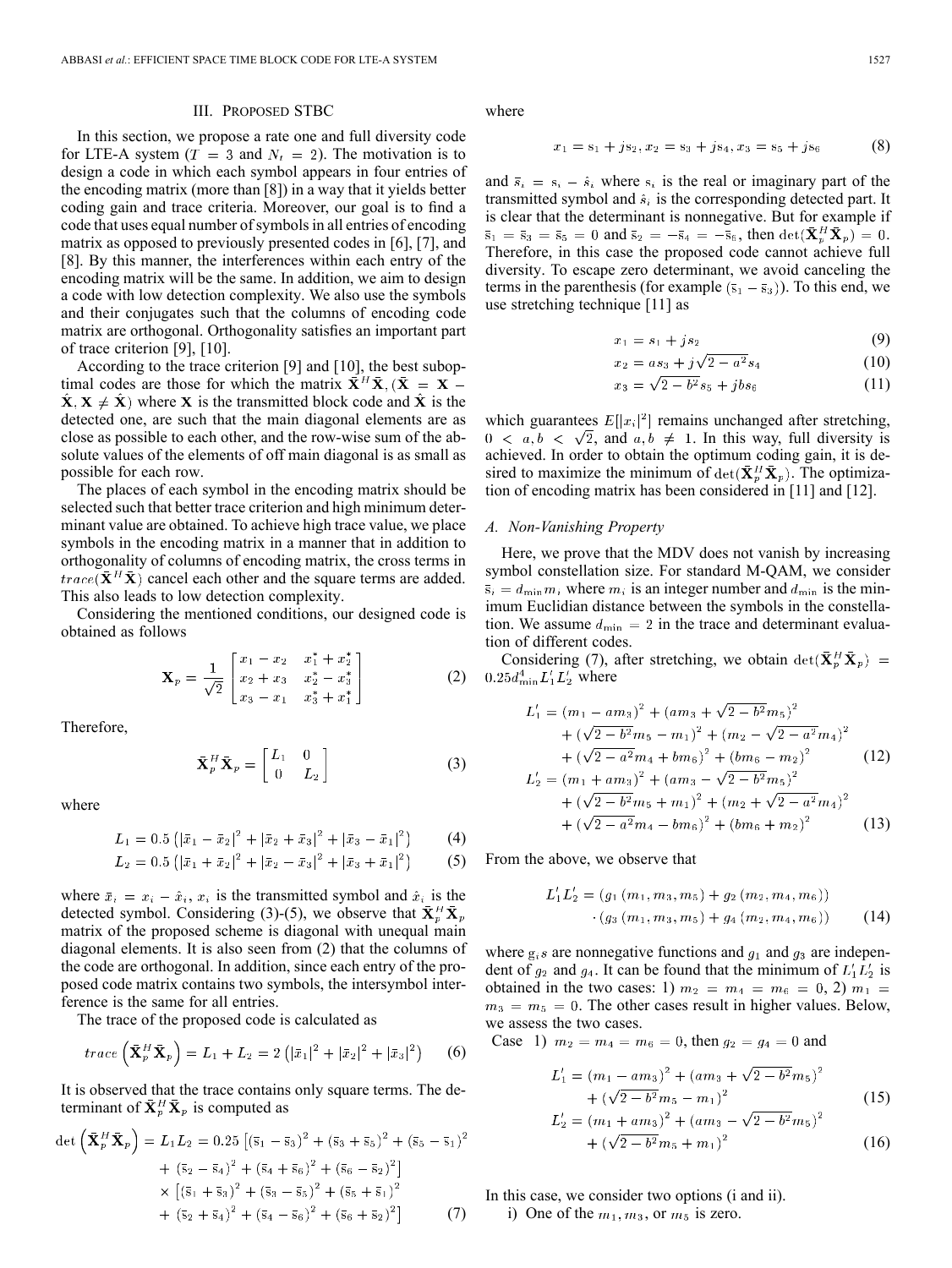— If  $m_1 = 0$ , then

$$
L'_1 L'_2 = 4a^4 m_3^4 + 4(2 - b^2)^2 m_5^4 + 4a^2 (2 - b^2) m_3^2 m_5^2
$$
 (17)

The minimum of  $L_1' L_2'$  is obtained for  $|m_3| = 1, m_5 = 0$ or  $m_3 = 0$ ,  $|m_5| = 1$  which result in  $\min_1 = 4a^4$  or  $\min_2 = 4(2 - b^2)^2$ , respectively.

- $\text{I}$ f  $m_3 = 0$ , similar to the above discussion, we have  $\min_3 = 4$  or  $\min_4 = 4(2-b^2)^2$ .
- If  $m_5 = 0$ , we obtain  $\min_5 = 4a^4$  or  $\min_6 = 4$ .
- ii) None of  $m_1, m_3$ , and  $m_5$  are zero. It can be found that  $-L'_2$  is minimum if  $m_3m_1 < 0$ ,  $m_3m_5 > 0$ , and  $m_1m_5 <$ , which is possible.
	- $L'_1$  is minimum if  $m_3 m_1 > 0$ ,  $m_3 m_5 < 0$ , and  $m_1 m_5 >$ which is not possible.

We can conclude that  $\min(L'_1) > \min(L'_2)$ . Thus, to minimize  $L_1' L_2'$  we minimize  $L_2'$  and  $L_1' + L_2'$  simultaneously which is possible. From (15) and (16), we have

$$
L'_1 + L'_2 = 4\left(m_1{}^2 + a^2m_3{}^2 + \left(2 - b^2\right)m_5{}^2\right) \tag{18}
$$

If  $m_1 = -m_3 = -m_5 = \pm 1$ , then  $L'_1 + L'_2$  and  $\min\{L_1', L_2'\}$  are minimized simultaneously which give  $\min(L_1'L_2')$  as

$$
\min_7 = 4\left(1 + a^2 + (2 - b^2) + a + a\sqrt{2 - b^2} + \sqrt{2 - b^2}\right)
$$

$$
\cdot \left(1 + a^2 + (2 - b^2) - a - a\sqrt{2 - b^2} - \sqrt{2 - b^2}\right)
$$

Case 2)  $m_1 = m_3 = m_5 = 0$ , similar to the case 1 discussions, we obtain the following minimums.

$$
\begin{aligned}\n\min_8 &= 4b^4, \min_9 = 4(2 - a^2)^2, \min_{10} = 4, \\
\min_{11} &= 4(2 - a^2)^2, \min_{12} = 4b^4, \min_{13} = 4, \\
\min_{14} &= 4\left(1 + b^2 + (2 - a^2) + b + b\sqrt{2 - a^2} + \sqrt{2 - a^2}\right) \\
&\times \left(1 + b^2 + (2 - a^2) - b - b\sqrt{2 - a^2} - \sqrt{2 - a^2}\right)\n\end{aligned}
$$

Considering the minimums of case 1 and case 2, we observe that they are obtained when  $m_i \in \{0, \pm 1\}$ , which means the minimum distance of constellation determines the minimums. Therefore, by increasing the constellation size, the minimum values do not decrease; hence the proposed code has the nonvanishing property.

## *B. Maximization of MDV*

Now, we obtain the optimum values of a and b that maximize the MDV, i.e., achieve the maximum coding gain.

$$
a^*, b^* = \arg\max_{a,b} \{\min\{\min_1, \min_2, \dots, \min_{14}\}\}
$$
  
= arg max<sub>a,b</sub> {min [4a<sup>4</sup>, 4b<sup>4</sup>, 4(2 - a<sup>2</sup>)<sup>2</sup>, 4(2 - b<sup>2</sup>)<sup>2</sup>,  
min<sub>7</sub>, min<sub>14</sub>]} (19)

After manipulation, we obtain  $a^* = 0.8245$  and  $b^* = 0.8245$  which yield MDV =  $0.25d_{\text{min}}^4 \times 1.8485 = 7.39$ .

By imposing the coefficients  $a$  and  $b$ , the trace after stretching will be as

$$
trace\left(\bar{\mathbf{X}}_p^H \bar{\mathbf{X}}_p\right) = 2\bar{s}_1^2 + 2\bar{s}_2^2 + 2a^2 \bar{s}_3^2 + 2\left(2 - a^2\right) \bar{s}_4^2 + 2\left(2 - b^2\right) \bar{s}_5^2 + 2b^2 \bar{s}_6^2
$$
\n(20)

The maximum value of minimum trace is obtained as 8 when  $a = 1$  and  $b = 1$  (no stretching). But in this case, full diversity is lost as mentioned. For  $a^* = 0.8245$  and  $b^* = 0.8245$ , we have

$$
\min\left[trace(\bar{\mathbf{X}}_p^H\bar{\mathbf{X}}_p)\right] = 1.36d_{\min}^2 = 5.44. \tag{21}
$$

# *C. Detection Complexity*

Consider a single antenna receiver, the ML decoder metric for the proposed code can be obtained as

$$
\|\mathbf{Y} - \mathbf{X}_p \mathbf{h}\|^2 \equiv f_R(s_1, s_3, s_5) + f_I(s_2, s_4, s_6)
$$
 (22)

where

$$
f_R(s_1, s_3, s_5) = -\sqrt{2} \text{Re} \left\{ r_3 \left( h_1^* \left( \sqrt{2 - b^2} s_5 - s_1 \right) \right) \right\}
$$
  
+  $h_2^* \left( \sqrt{2 - b^2} s_5 + s_1 \right) \right\}$   
-  $\sqrt{2} \text{Re} \left\{ r_2 \left( h_1^* \left( a s_3 + \sqrt{2 - b^2} s_5 \right) \right) \right\}$   
+  $h_2^* \left( a s_3 - \sqrt{2 - b^2} s_5 \right) \right\}$   
-  $\sqrt{2} \text{Re} \left\{ r_1 \left( h_1^* (s_1 - a s_3) - h_2^* (s_1 + a s_3) \right) \right\}$   
+  $(|h_1|^2 + |h_2|^2) \left( |s_1|^2 + |a s_3|^2 + |\sqrt{2 - b^2} s_5|^2 \right)$   
+  $(a s_1 s_3) \left( |h_2|^2 - |h_1|^2 \right)$   
+  $\left( \sqrt{2 - b^2} s_1 s_5 \right) \left( |h_2|^2 - |h_1|^2 \right) + \left( a \sqrt{2 - b^2} s_3 s_5 \right) \left( |h_1|^2 - |h_2|^2 \right)$   
 $f_I(s_2, s_4, s_6) = -\sqrt{2} \text{Re} \left\{ j r_3 \left( h_1^* \left( s_2 - b s_6 \right) + h_2^* \left( b s_6 + s_2 \right) \right) \right\}$   
-  $\sqrt{2} \text{Re} \left\{ j r_2 \left( h_1^* \left( -\sqrt{2 - a^2} s_4 - b s_6 \right) \right) \right\}$   
-  $\sqrt{2} \text{Re} \left\{ j r_1 \left( h_1^* \left( \sqrt{2 - a^2} s_4 - s_2 \right) \right) - h_2^* \left( s_2 + \sqrt{2 - a^2} s_4 \right) \right) \right\}$   
-  $|h_2^* \left( s_2 + \sqrt{2 - a^2} s_4 \right) \right)$   
+  $(|h_1|^2 + |h_2|^2) \left( |s_2|^$ 

+(bs<sub>2</sub>s<sub>6</sub>)  $\left(\left|h_2\right|^2-\left|h_1\right|^2\right)+\left(b\sqrt{2-a^2}s_4s_6\right)\left(\left|h_1\right|^2-\left|h_2\right|^2\right)$  (24)

where  $r_i$  is the received signal at the *i*th time slot.

It is clear that the minimization of the metric is equivalent to minimization of  $f_R$  and  $f_I$  independently. Therefore, the ML decoding of the proposed code requires a joint detection of three real symbols, that is, the complexity is of order  $O(M^{1.5})$  for square symbol constellation. For non-square symbol constellations, in which  $M = M_R M_I$ , where  $M_R$  and  $M_I$  are the sizes of the real and imaginary parts of constellation, respectively, the complexity is of order  $O((\max(M_R, M_I))^3)$ .

#### IV. PERFORMANCE EVALUATION

We evaluate the performance of the proposed code in terms of BER, detection complexity, peak to average power ratio (PAPR) [11], MDV, and trace criterion. In the simulations, we assume  $E[|x_i|^2] = 1$  and the normalization is imposed on q (eq. (1)).

Because of the low performance of Alamouti [5] and AL codes [4] (hybrid scheme), the results of these codes are not depicted. Moreover, it has been shown in [7] and [8] that the code in [6] has higher BER than [7] and [8]. In addition, it has higher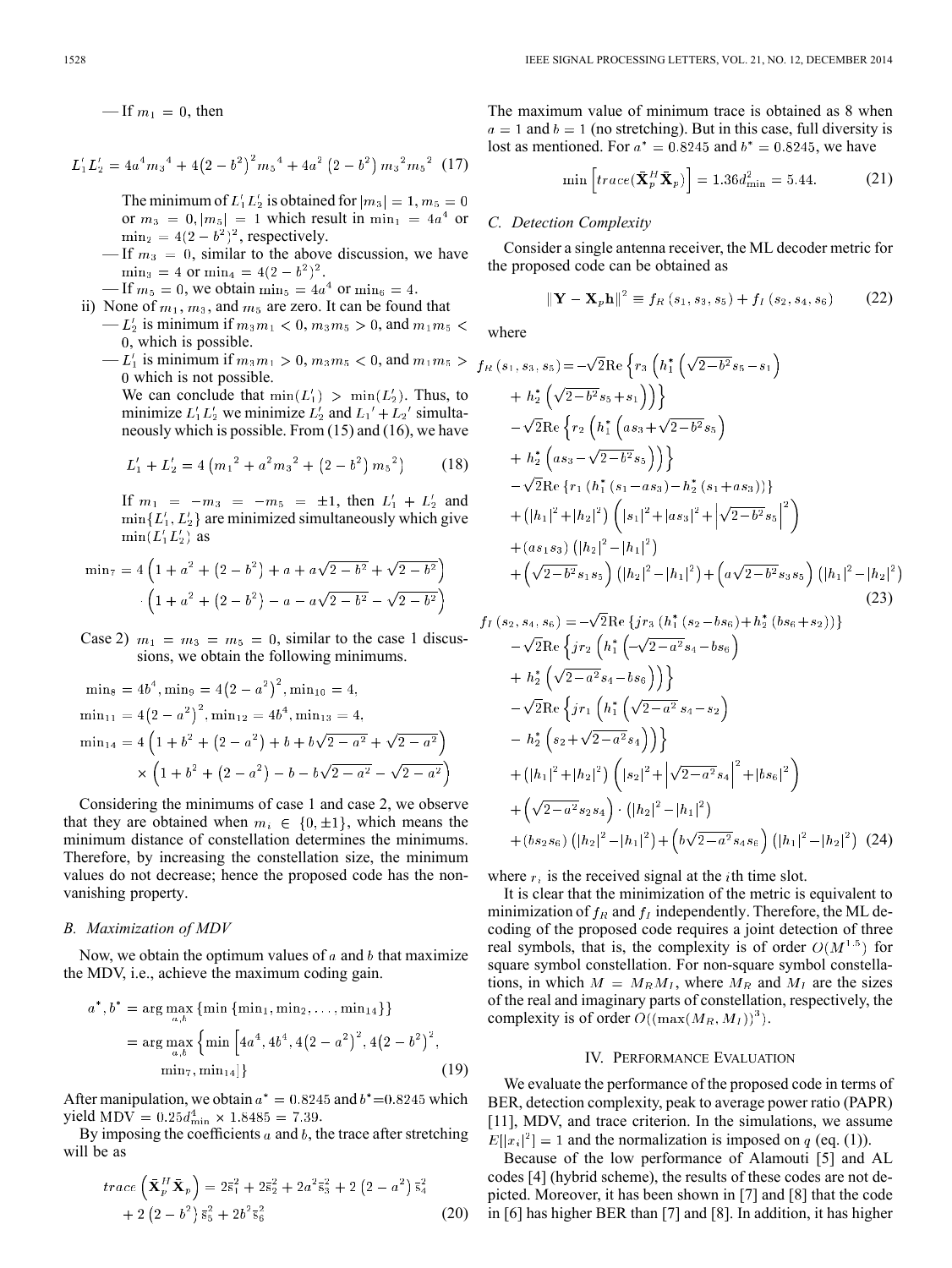

Fig. 1. BER curves of the proposed code, GSTBC [7], and [8] for 2, 4, and 6 bpcu by 4-QAM, 16-QAM, and 64-QAM, respectively.

TABLE I DETECTION COMPLEXITY OF DIFFERENT CODES

| Code       |                    | [8]          | Proposed     |
|------------|--------------------|--------------|--------------|
| Complexity | O(M <sup>1</sup> ) | $O(M^{1.5})$ | $O(M^{1.5})$ |

detection complexity,  $(O(M^2))$ . Therefore, we compare the proposed code with those of [7] and [8].

Fig. 1 shows the BER curves where we have considered 2, 4, and 6 bits per channel usage (bpcu), i.e., throughput, using 4-QAM, 16-QAM, and 64-QAM constellations, respectively. We observe that our code has lower BER than [7] at high SNRs and outperforms [8] (and consequently [6]) in all SNRs.

Table I shows the detection complexity of different codes and Table II demonstrates the PAPRs of the codes for various constellations where PAPR is computed using eq. (2) of [11].

The group decodable code [7] shown in (25) utilizes constellation rotation to achieve better BER performance. In this code complexity is the main factor (group decodability).

$$
\mathbf{X}_{[7]} = \begin{bmatrix} s_1 + s_2 + js_3 + js_4 & s_5 + js_6 \\ -s_5 + js_6 & s_1 + s_2 - js_3 - js_4 \\ -s_1 + s_2 - js_3 + js_4 & -s_1 + s_2 - js_3 + js_4 \end{bmatrix} (25)
$$

From the group decodability aspect, the proposed code is also two group decodable where there are three real symbols in each group. According to the notation of [7], the group matrices of our code can be written as

$$
\begin{aligned}\n\{\mathbf{C}_{I,1}, \mathbf{C}_{I,2}, \mathbf{C}_{I,3}\}, \{\mathbf{C}_{II,1}, \mathbf{C}_{II,2}, \mathbf{C}_{II,3}\}_p \\
&= \left\{ \frac{1}{\sqrt{2}} \begin{bmatrix} 1 & 1 \\ 0 & 0 \\ -1 & 1 \end{bmatrix}, \frac{a}{\sqrt{2}} \begin{bmatrix} -1 & 1 \\ 1 & 1 \\ 0 & 0 \end{bmatrix}, \frac{\sqrt{2-b^2}}{\sqrt{2}} \begin{bmatrix} 0 & 0 \\ 1 & -1 \\ 1 & 1 \end{bmatrix} \right\}, \\
\left\{ \frac{j}{\sqrt{2}} \begin{bmatrix} 1 & -1 \\ 0 & 0 \\ -1 & -1 \end{bmatrix}, \frac{j\sqrt{2-a^2}}{\sqrt{2}} \begin{bmatrix} -1 & -1 \\ 1 & -1 \\ 0 & 0 \end{bmatrix}, \frac{jb}{\sqrt{2}} \begin{bmatrix} 0 & 0 \\ 1 & 1 \\ 1 & -1 \end{bmatrix} \right\}\n\end{aligned}
$$
\n(26)

for  $s_1$ ,  $s_3$ ,  $s_5$ ,  $s_2$ ,  $s_4$ , and  $s_6$ , respectively.

TABLE II PAPR OF DIFFERENT CODES

| Code   |      | [8]  | Proposed |
|--------|------|------|----------|
| $4-OM$ | 1.88 | 1.98 | . 98     |
| 16-OAM | 2.6  | 3.57 | 3.57     |
| 64-OAM | 4.44 | 4.63 | 4.63     |

TABLE III MDV AND TRACE VALUE OF THE PROPOSED CODE AND [8]

| Code  | [8]          | Proposed   |  |
|-------|--------------|------------|--|
| MDV   | 5.82         | $.3^\circ$ |  |
| Trace | $.8^{\circ}$ |            |  |

TABLE IV REQUIRED  $E_b/N_0$  (dB) to ACHIEVE THE SAME BER FOR DIFFERENT CODES AND DIFFERENT bpcus

| code                                    | [7]   | [8]   | proposed |
|-----------------------------------------|-------|-------|----------|
| BER= $2 \times 10^{-5}$ 4-QAM (2 bpcu)  | 24.32 | 24.32 | 24.2     |
| BER= $2 \times 10^{-4}$ 16-QAM (4 bpcu) | 23.33 | 23.4  | 22.89    |
| BER= $2 \times 10^{-3}$ 64-QAM (6 bpcu) | 22.01 | 22.28 | 21.56    |

The amounts of minimum determinant and minimum trace of [7] for 4-QAM are 16 and 8, respectively, that are higher than those of the proposed code (7.39, 5.44). However, our code has lower BER than [7] at high SNRs. This is because of diagonal property of  $\bar{\mathbf{X}}_p^H \bar{\mathbf{X}}_p$  that is also a part of trace criterion [9], [10]. Unlike our code, the code in [7] does not have non-vanishing property. The detection complexity of the proposed code is slightly higher than [7].

In the code of [8] each symbol is placed in three entries of the encoding matrix as depicted in (27). It uses stretching technique to achieve full diversity and high coding gain. It has detection complexity of order  $O(M^{1.5})$  which is the same as our code.  $\bar{\mathbf{X}}_{[8]}^H \bar{\mathbf{X}}_{[8]}$  matrix is diagonal. In [8], the PAPRs of the two antennas differ, while they are the same in our code. However, the two codes have the same PAPR. This code and our code have non-vanishing property. Table III shows the MDV and minimum trace value of the two codes. We observe that the minimum trace and minimum determinant of the proposed code are higher than those of [8], which result in lower BER of our code.

$$
\mathbf{X}_{[8]} = \begin{bmatrix} x_1 & (-x_2^* - x_3^*)/\sqrt{2} \\ x_2 & (x_1^* - x_3^*)/\sqrt{2} \\ x_3 & (x_1^* + x_2^*)/\sqrt{2} \end{bmatrix} \tag{27}
$$

Table IV demonstrates the required SNRs to achieve specified BERs for different codes and throughputs. It is observed that the proposed code has better performance.

#### V. CONCLUSION

In this paper, we proposed an efficient STBC scheme for three time slots and two transmit antennas. The detection complexity of the proposed scheme for square symbol constellation is lower than [6], slightly higher than [7], and equal to [8]. The results show that our code has lower BER than [7] at high SNRs and outperforms [8] and [6] in all SNRs. Further, it has non-vanishing property.